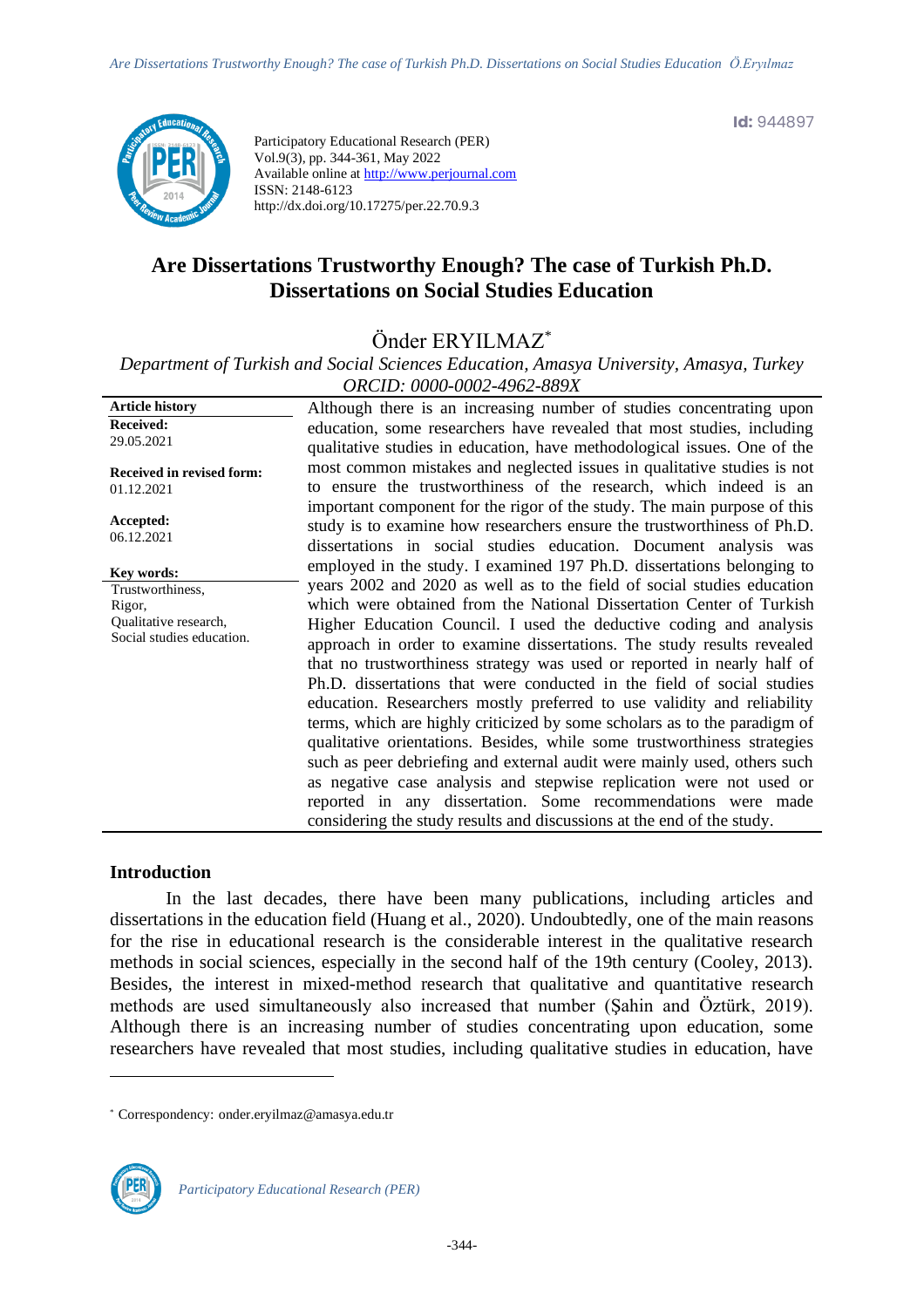analytical and interpretational issues (Onwuegbuzie and Daniel, 2003). One of the most common mistakes and neglected issues in qualitative studies is not to ensure the trustworthiness of the research, which is very important for the rigor of the study (Gunawan, 2015; Twining et al.,2017).

# *Trustworthiness*

One of the critical elements that distinguish scientific research from ordinary research is rigor, as it ensures scientific consistency from the research questions to the conclusion. Trustworthiness plays the most critical role in the rigor of qualitative research studies (Amankwaa, 2016).

The term *trustworthiness* is used predominantly by constructivism, social constructivism, and interpretivism, which refers to evaluating a study's quality (O'Donoghue, 2007; Patton, 2002). The main aim of trustworthiness is to support the research argument of which findings are "worth" paying attention to (Elo et al., 2014; Lincoln and Guba, 1985). Trustworthiness does not occur inherently, but it is derived from rigorous scholarship that ensures that the findings reflect participants' intentions as closely as possible (Lietz, Langer and Furman, 2006; Murphy and Yielder, 2010). On the other hand, trustworthiness convinces readers how the data analysis and findings are worthy and trusty (Law, 2002, as cited in Curtin and Fossey, 2007).

The trustworthiness term was proposed in "Criteria for assessing the trustworthiness of naturalistic inquiries" by Guba in 1981 when positivist scholars severely criticized qualitative studies in terms of validity and reliability. Therefore, Guba proposed several strategies characterized by four criteria of "trustworthiness" (i.e., credibility, transferability, dependability, and confirmability) corresponding to the internal validity, external validity, reliability, and objectivity which were acknowledged as essential for the rigor of quantitative studies by the positivists (Guba, 1981). He asserted that qualitative researchers should use these strategies and criteria to establish the "trustworthiness" of a study. A few years later, Lincoln and Guba (1986) systematically explained those trustworthiness strategies and criteria in their book "*Naturalistic Inquiry*." Since then, "trustworthiness" term has been widely accepted as the key to ensuring the study's rigor (Creswell, 1998; Morse, 2015; Nowell et al., 2017; Shenton, 2004). Trustworthiness strategies and related criteria are shown in Table 1.

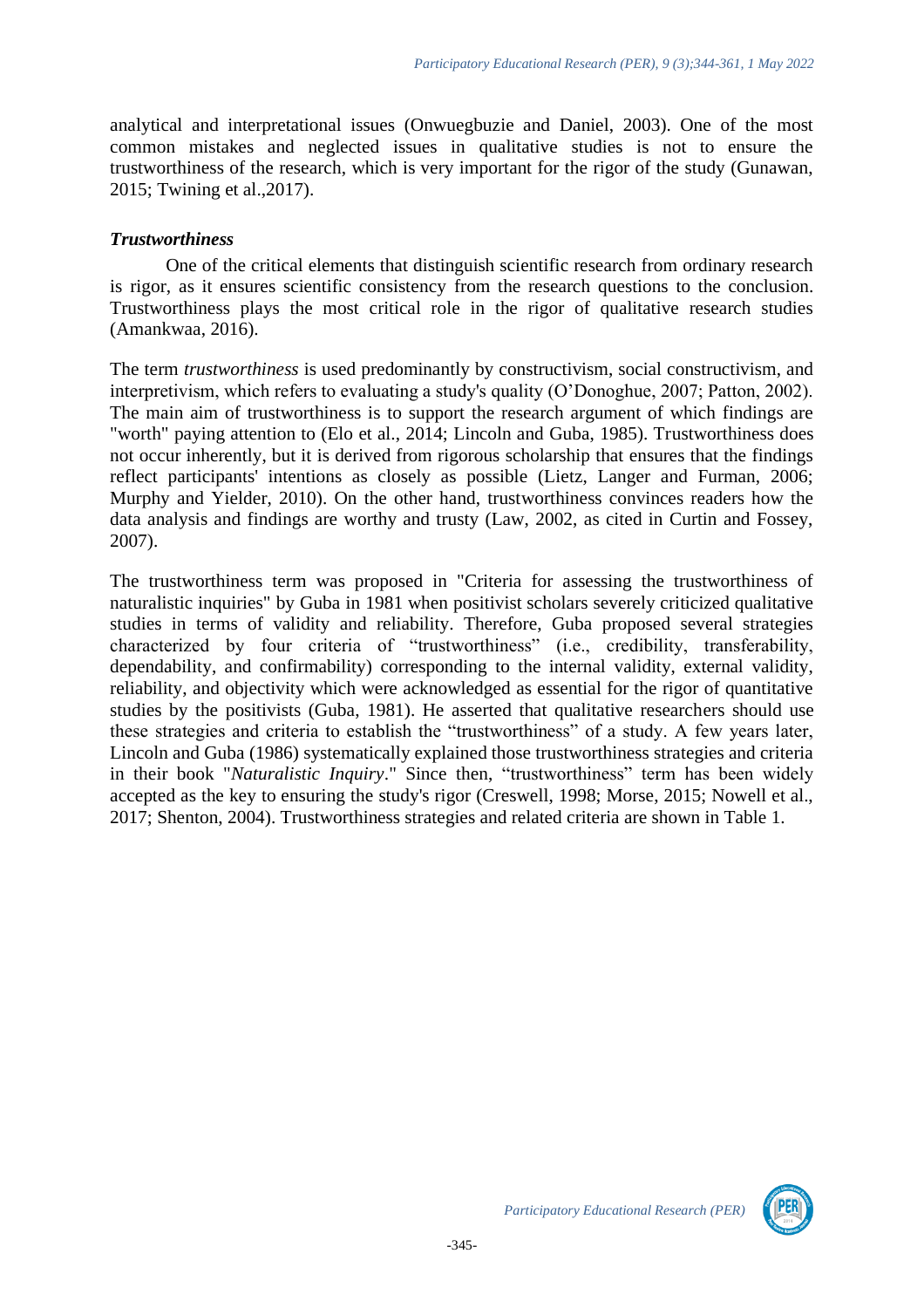| <b>Trustworthiness Criteria</b> | <b>Trustworthiness Strategies</b> |  |  |  |  |
|---------------------------------|-----------------------------------|--|--|--|--|
|                                 | Prolonged Engagement              |  |  |  |  |
|                                 | <b>Persistent Observation</b>     |  |  |  |  |
|                                 | Peer Debriefing                   |  |  |  |  |
| Credibility                     | Member Checking                   |  |  |  |  |
|                                 | Referential Adequacy              |  |  |  |  |
|                                 | <b>Negative Case Analysis</b>     |  |  |  |  |
|                                 | Reflexivity                       |  |  |  |  |
|                                 | Triangulation                     |  |  |  |  |
|                                 | <b>Thick Description</b>          |  |  |  |  |
| Transferability                 | Thick Descriptive Data            |  |  |  |  |
|                                 | Reflexivity                       |  |  |  |  |
|                                 | <b>Purposeful Sampling</b>        |  |  |  |  |
|                                 | <b>Audit Trail</b>                |  |  |  |  |
| Dependability                   | <b>External Audit</b>             |  |  |  |  |
|                                 | <b>Stepwise Replication</b>       |  |  |  |  |
|                                 | Reflexivity                       |  |  |  |  |
|                                 | Overlap methods                   |  |  |  |  |
|                                 | Triangulation                     |  |  |  |  |
| Confirmability                  | <b>Audit Trail</b>                |  |  |  |  |
|                                 | <b>External Audit</b>             |  |  |  |  |
|                                 | Reflexivity                       |  |  |  |  |

# **Table 1.** Trustworthiness strategies and criteria

(Guba, 1981; Lincoln and Guba, 1985).

As shown in Table 1, several trustworthiness strategies and criteria were proposed for establishing trustworthiness in qualitative studies. Trustworthiness strategies proposed by Guba (1981) and Lincoln and Guba (1985) are explained below:

*Prolonged Engagement*: Researchers spend a long time in the research site to collect enough data, determine and overcome participants' prejudice towards themselves and establish a trustful and warm relationship with them.

*Persistent Observation*: Researchers try to observe the research site as much as possible. This strategy also enables researchers to understand and explain the study phenomenon or case deeply.

*Peer Debriefing:* Researchers give some of the raw data to an independent researcher experienced in qualitative data analysis for analysis. At the end of the data analysis, both researchers compare and discuss the results in the light of the research question until they agree on the findings. This strategy helps researchers recognize the overlooked points and allows the reanalysis of the data with new insights.

*Member Checking:* Researchers show their raw data such as interview documents and their analysis to check whether the researcher understands participants correctly. This strategy

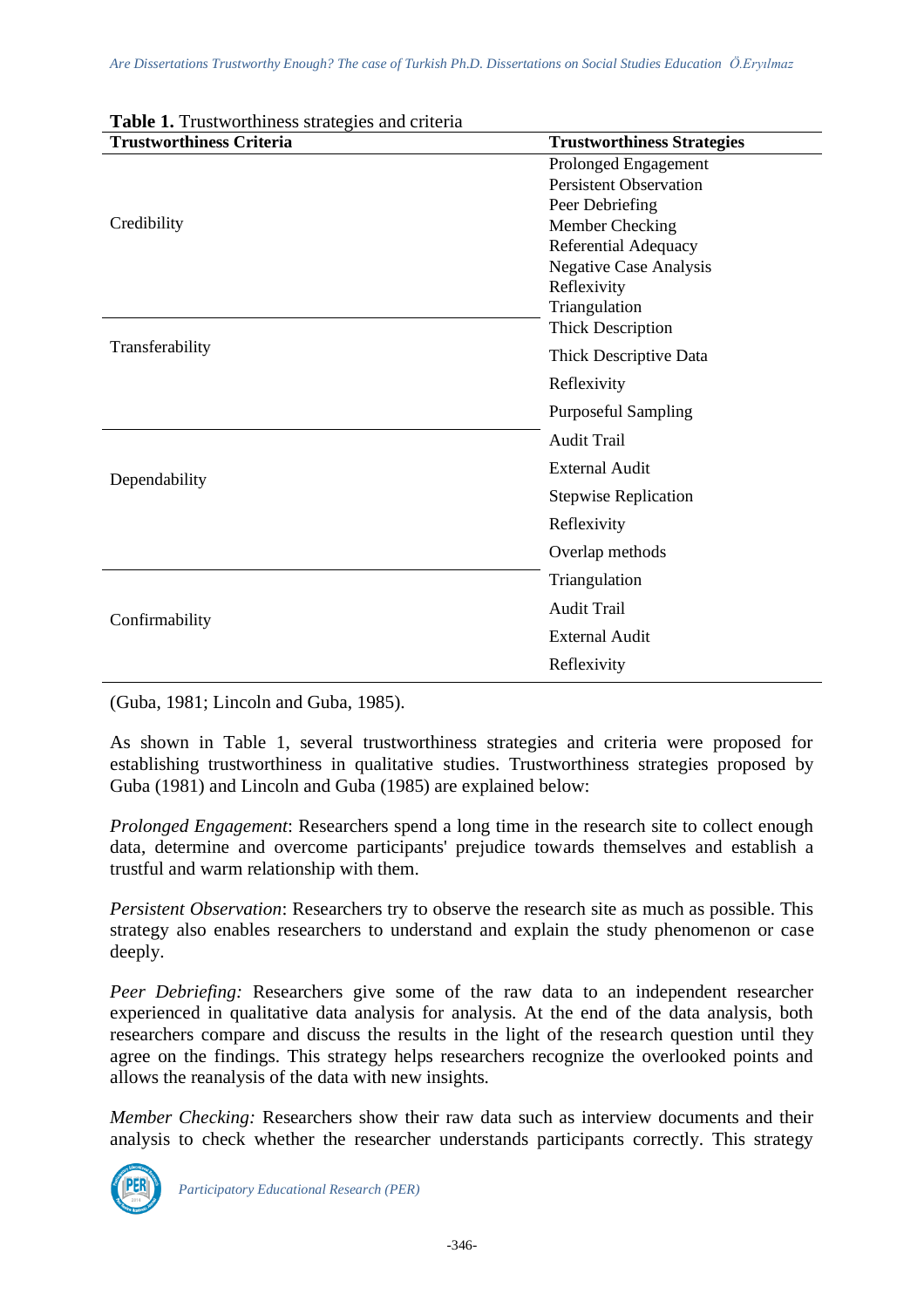prevents misunderstandings and research bias.

*Referential Adequacy Materials:* Like action research, researchers record their data collection and analysis process in a journal or a videotape. Referential adequacy materials enable the researcher to evaluate the research and make a self-assessment from a different perspective when they are out of the research site.

*Negative Case Analysis:* This strategy cannot be used in all circumstances. Researchers can only use this strategy if they have atypic participants, so-called "negative case" in the study group. If there is a negative case (atypic participant) in the study group, the researcher can evaluate their findings by comparing negative cases with other participants. In other words, this strategy enables researchers to test their findings by comparing atypic and other participants.

*Triangulation:* Triangulation is one of the most effective trustworthiness strategies. Researchers can cross-check the data and interpretations by triangulating data sources, methods, analysts, or theories.

*Audit Trail:* Researchers systematically document all the procedures, including writing the research question, data collection, data analysis, and interpretations to show and explain the rigor of the study. In other words, it is the record of the whole study from the beginning to the end. This strategy also allows readers to understand how the research is carried out step by step.

*External Audit:* Researchers sometimes focus on the specific aspects of the study data and analysis, and they might miss possible important data and interpretations. Researchers could consult external audits to prevent it. An independent specialist or a group of experts such as a monitoring committee criticize and evaluate the study from a different perspective in the external audit strategy. Consequently, this trustworthiness strategy helps reducing possible fails, especially in the data analysis and interpretation process.

*Stepwise Replication:* This strategy requires more than one researcher divided into two inquiry groups to deal with data analysis separately. Groups try to analyze the data independently and compare and discuss about the findings between each other until building consensus.

*Overlap methods:* This strategy is a kind of triangulation method. Two or more methods are applied to compensate for the weaknesses of others. Overlap methods strategy helps researchers to collect comprehensive and consistent data.

*Reflexivity:* In this strategy, researchers write reflections in every step of the study, which helps them see how they collect, analyze and interpret the data. It also helps researchers understand what they thought and how they felt during the study. Researchers usually use "researcher journal" to reflect their thoughts about the study.

# *Research Problem*

The interest in qualitative research methods has been increasing in Turkey, just like in the world day by day, and this interest shows itself in the number of publications (Saban et al., 2010). The situation about the qualitative research methods and the importance of trustworthiness that one of the most neglected components in qualitative educational research

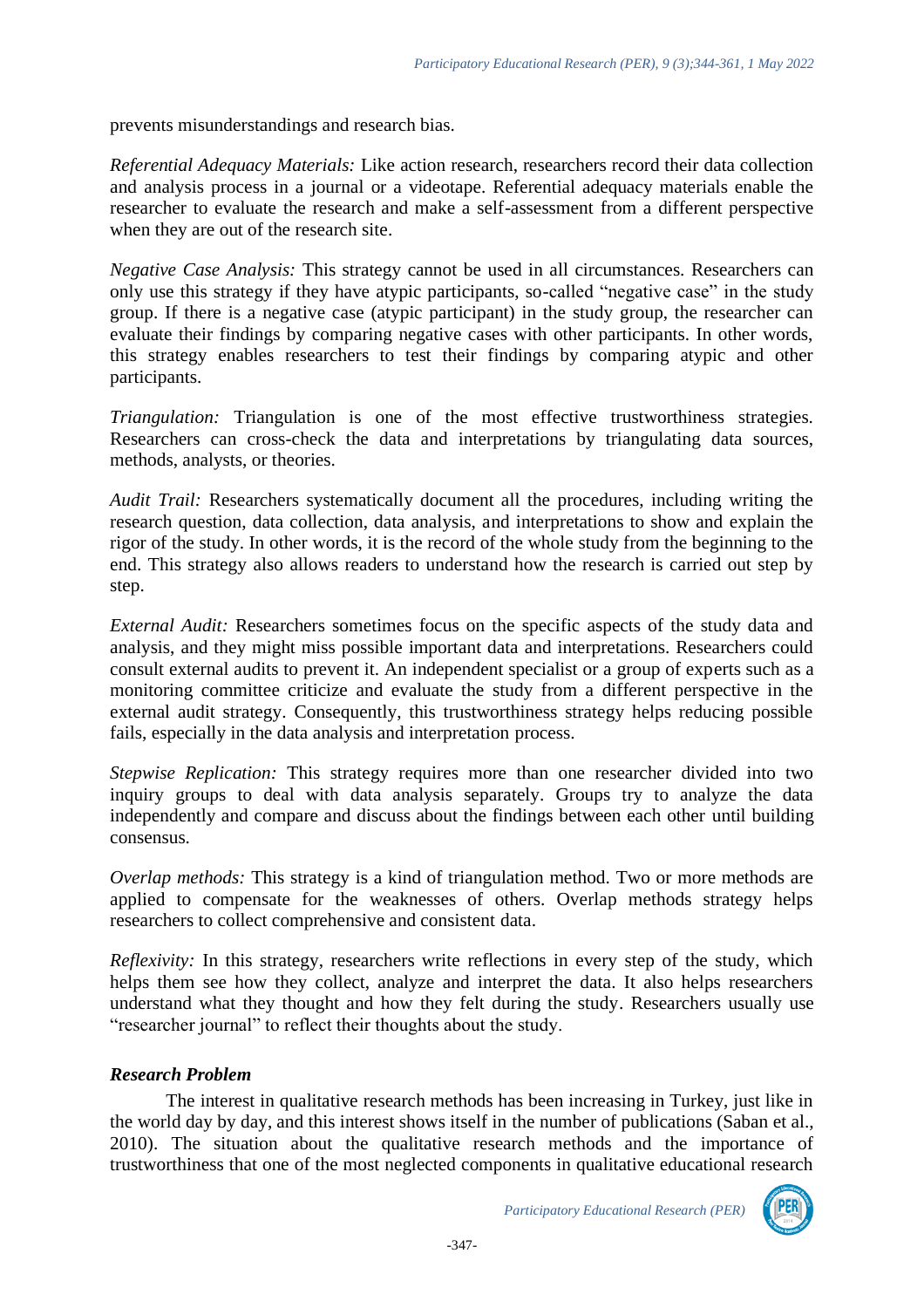made me wonder how researchers ensured trustworthiness in dissertations in social studies education, my study of expertise.

The roots of social studies education in Turkey dates back to the late twentieth century. However, the *social studies* term was firstly used in 1968 with the educational reform (Akpınar and Kaymakçı, 2012; Çayır and Gürkaynak, 2007). Although it was abolished from the curriculum for several reasons in the 1980s, it was included in the elementary school curriculums in 1998 (Öztürk, 2012). As of 1998, the research in social studies education accelerated in Turkey (Sağdıç, 2019). Because Social Studies Education Departments were established in universities, and social studies drew the attention of researchers who not only study on social studies education but also study on other related fields such as curriculum and instruction in Turkey. Today, there are around 2600 dissertations on social studies education in the National Dissertation Center of the Turkish Higher Education Council Database. Considering this growth on the literature, I attempted to evaluate them in terms of the trustworthiness in qualitative research, one of the critical elements for the rigor of a study.

In the literature, several studies examined dissertations in social studies education by particular variables such as year, method, study group, and topic not only in Turkey (e.g., Canbulat, Görkem, and Sipahi, 2016; Dilek, Baysan and Öztürk, 2018; Duman and İnel, 2019; Haçat and Demir, 2018; Tarman, Acun and Yüksel, 2010; Şahin, Yıldız, and Duman, 2011) but also in Canada (Dhand, 1984, 1988) and the United States (Chapin, 1974; Gross and De La Cruz, 1971; Hepburn and Dahler, 1985; Saxe, Jackson and Mraz, 1994; Wrubel and Ratliff, 1978). There are also some review studies conducted explicitly on citizenship (Kayaalp and Karameşe, 2020), concepts (Karakuş, 2020), literacy skills (Güleç and Hüdavendigar, 2020), and geography (Öner and Öner, 2017). Although the number of dissertations using qualitative or mixed method approaches in social studies education has increased in Turkey in the last decades, no research specifically focuses on how researchers ensure the rigor or trustworthiness of their studies.

Considering the current findings and the literature gap, I examined trustworthiness strategies in the social studies Ph.D. dissertations. This study would be essential to provide a broad perspective and determine common mistakes about the rigor of dissertations in social studies education and educational research in Turkey. Besides, I believe the study results would help graduate students and future researchers who plan to employ qualitative research methods in their dissertation.

# **Method**

I employed the document analysis method to analyze dissertations. According to Bowen (2009), document analysis is a systematic procedure for reviewing, interpreting, and evaluating documents. In this research, I systematically analyzed, evaluated, and interpreted dissertations on social studies education in Turkey in terms of trustworthiness strategies.

# *Documents*

In this research, I analyzed 197 social studies education doctoral dissertation where qualitative and mixed research methods were employed in terms of trustworthiness strategies which was proposed and conceptualized by Guba (1981). I preferred to analyze only Ph.D. dissertations for several reasons. First of all, articles, papers, or reports have word limitations, and researchers may not give priority to report the study's trustworthiness in these types of

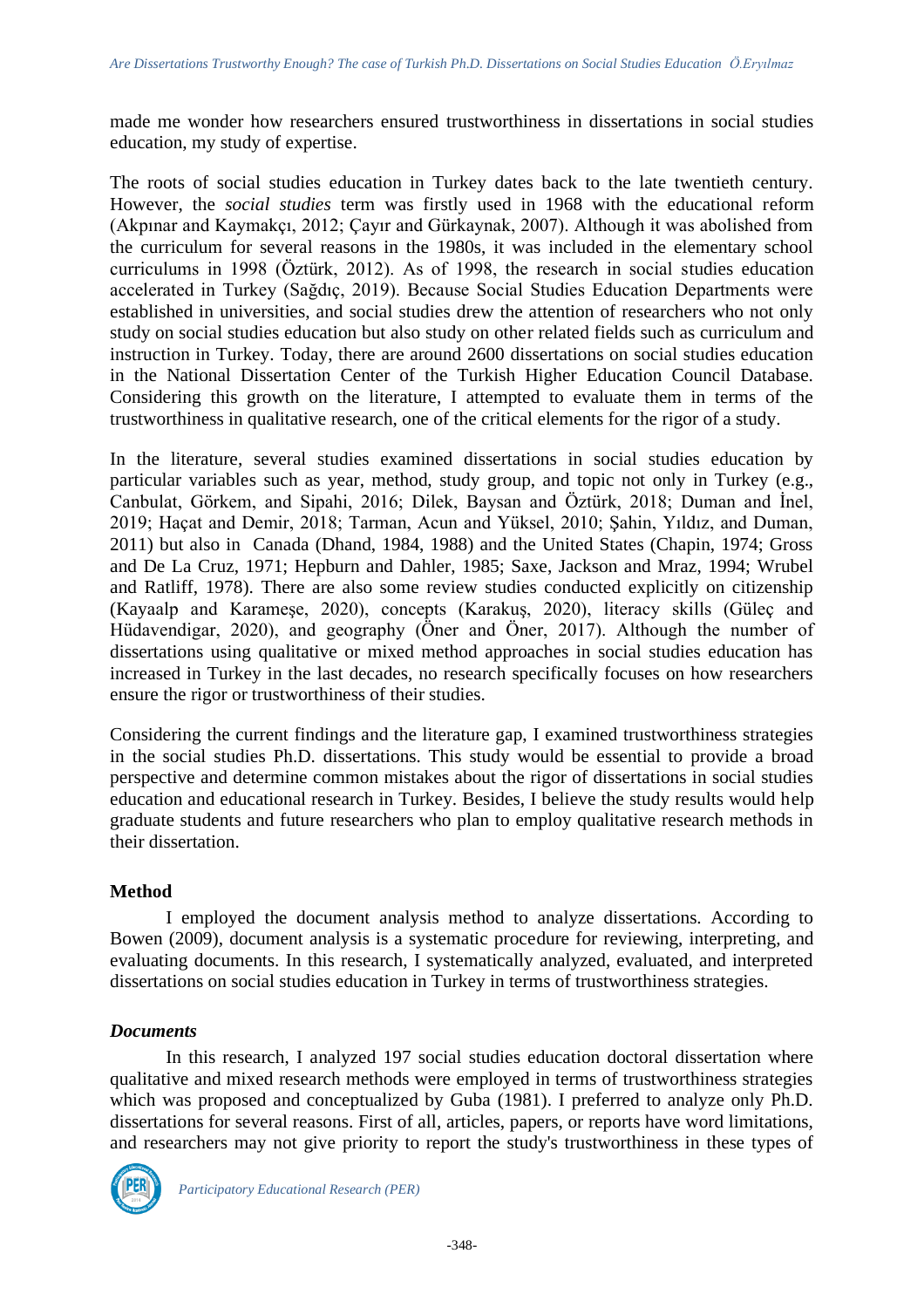publications. Secondly, it is assumed that Ph.D. students and their supervisors are experienced enough in conducting and reporting research. Because students are expected to complete a master thesis before a Ph.D. dissertation, and a Ph.D. supervisor must officially consult at least a master thesis before consulting a Ph.D. Thirdly, the Ph.D. process has several essential steps that Ph.D. candidates and their supervisors have to convince the Ph.D. guidance committee and defense committee. Therefore, I only analyzed Ph.D. dissertations on social studies education in which researchers employed qualitative and mixed-method research methods. I showed the PRISMA about how I obtained dissertations from the National Thesis Center of the Turkish Higher Education Council in Figure 1.



Figure 1. PRISMA flow diagram on the steps in the identification and screening of sources

In order to identify dissertations, I only searched for "social studies" in the National Thesis Database of the National Higher Education Council and found 2599 dissertations. Those dissertations were then eliminated by year, permission for access, dissertation type, research method, and 2361 dissertations was excluded. Moreover, 238 dissertation abstracts were examined and evaluated in detail, and 41 dissertations were excluded due to research methods, study groups, and topic. Finally, I had 197 Ph.D. dissertations to evaluate, which can be seen in Graphic 1 below.

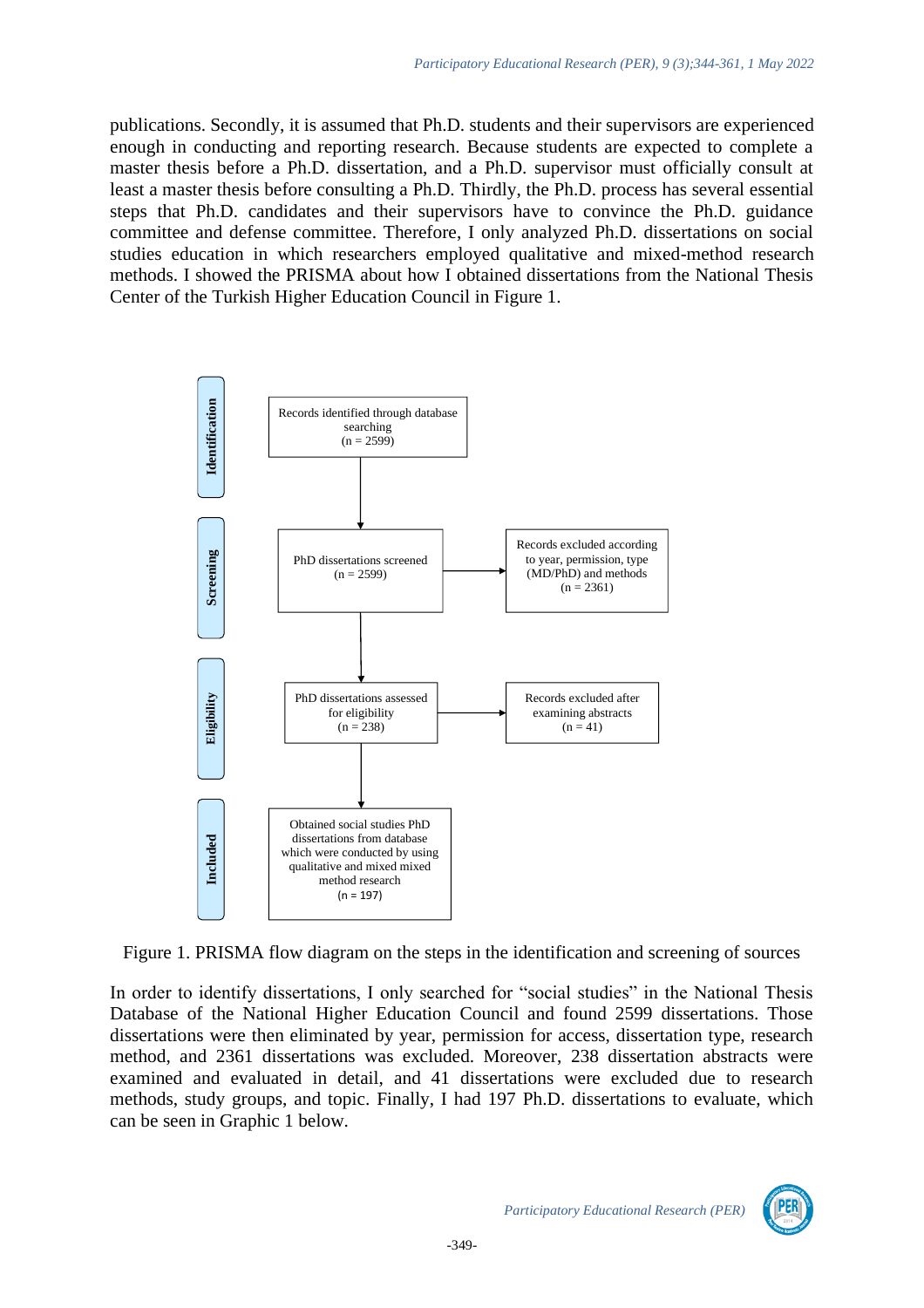

Graphic 1. Methods of dissertations.

As presented in Graphic 1, 137 mixed method and 60 qualitative dissertations were analyzed in the research. No dissertation in 2003 and 2005 were examined due to the research criteria As seen in the graphic, mixed method studies have a big portion comparing with the qualitative studies in the research. Examined Ph.D. dissertation code numbers are presented in Table 2.

**Table 2** Dissertation Code Number List

| <b>Dissertation Code Numbers</b> |        |        |        |        |        |        |        |  |  |  |  |
|----------------------------------|--------|--------|--------|--------|--------|--------|--------|--|--|--|--|
| 125325                           | 250924 | 288267 | 333485 | 395060 | 485895 | 515704 | 547570 |  |  |  |  |
| 145221                           | 278406 | 301139 | 333488 | 388245 | 523693 | 522697 | 537370 |  |  |  |  |
| 144332                           | 241675 | 298403 | 349961 | 407520 | 481789 | 498753 | 608484 |  |  |  |  |
| 186457                           | 278337 | 298544 | 333499 | 418263 | 459564 | 533851 | 538495 |  |  |  |  |
| 187631                           | 234459 | 279728 | 349065 | 415878 | 486050 | 486539 | 550987 |  |  |  |  |
| 187967                           | 228903 | 290529 | 331716 | 389160 | 477019 | 526098 | 549359 |  |  |  |  |
| 187758                           | 278198 | 310790 | 354686 | 498012 | 458531 | 504030 | 603631 |  |  |  |  |
| 191170                           | 265734 | 317057 | 384072 | 443518 | 458648 | 527789 | 606536 |  |  |  |  |
| 205766                           | 279661 | 317177 | 381627 | 429383 | 471986 | 503701 | 565736 |  |  |  |  |
| 354088                           | 258126 | 319985 | 388171 | 434389 | 471805 | 524371 | 605009 |  |  |  |  |
| 205314                           | 278157 | 328881 | 356640 | 422969 | 461512 | 526835 | 597337 |  |  |  |  |
| 211673                           | 279700 | 306487 | 368290 | 447716 | 463096 | 526483 | 585447 |  |  |  |  |
| 217450                           | 265483 | 319663 | 356858 | 429363 | 490667 | 527658 | 618548 |  |  |  |  |
| 210291                           | 298446 | 325809 | 383615 | 429625 | 461515 | 531314 | 610550 |  |  |  |  |
| 207141                           | 279925 | 349948 | 349042 | 429445 | 486049 | 515042 | 635678 |  |  |  |  |
| 211664                           | 279671 | 325801 | 372250 | 450074 | 481781 | 502934 | 647273 |  |  |  |  |
| 207102                           | 264176 | 325804 | 418178 | 438240 | 469608 | 534566 | 623835 |  |  |  |  |
| 205306                           | 279645 | 317106 | 419404 | 450201 | 469601 | 541681 | 621292 |  |  |  |  |
| 219963                           | 279898 | 319657 | 395189 | 429549 | 485956 | 534721 | 630120 |  |  |  |  |
| 226928                           | 298642 | 372277 | 421458 | 435392 | 485950 | 621314 | 653037 |  |  |  |  |

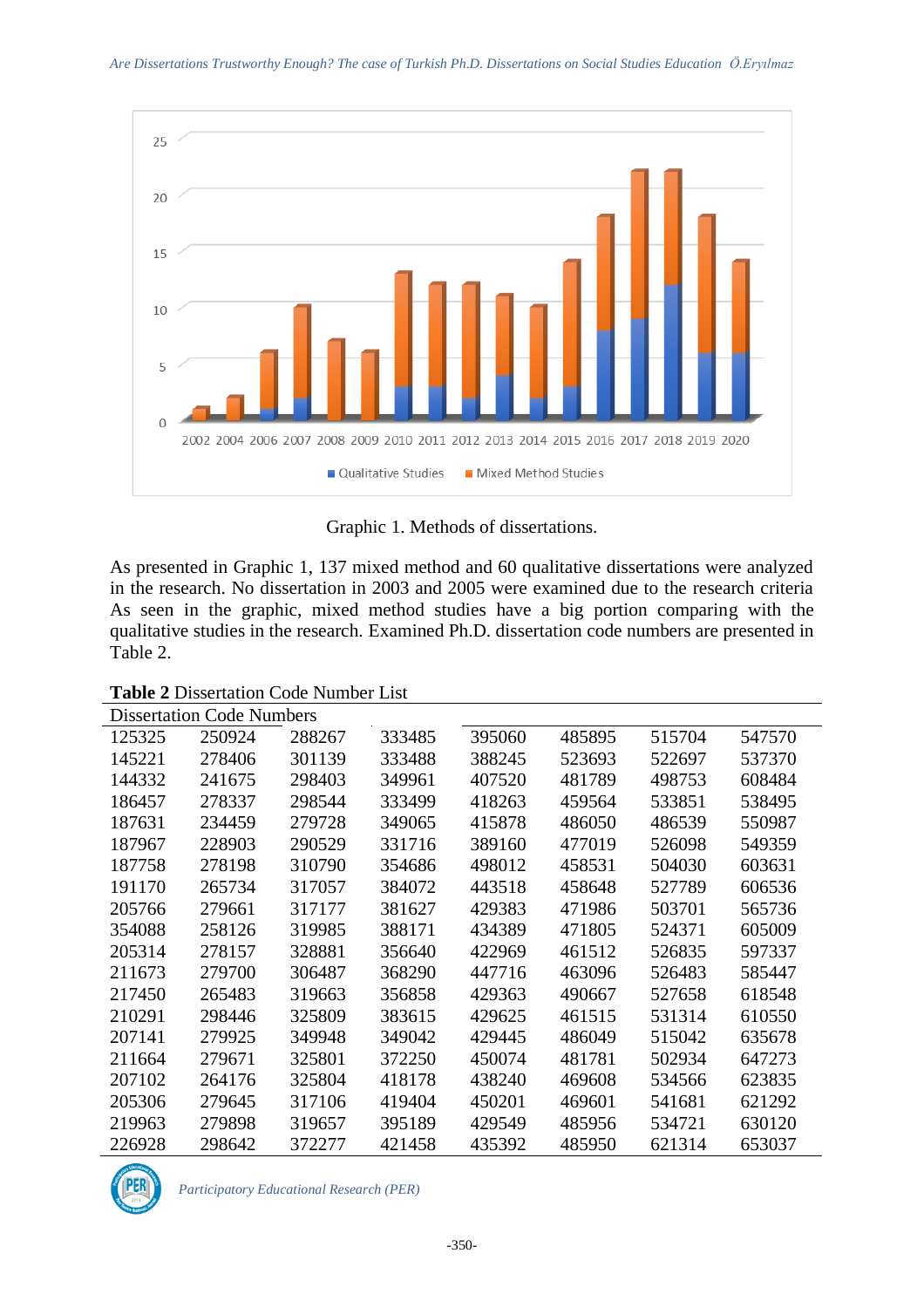| 229176                                             | 298407               | 345301    | 412439     | 441369         | 481748 |         | 551352 | 623840    |       |
|----------------------------------------------------|----------------------|-----------|------------|----------------|--------|---------|--------|-----------|-------|
| 227887                                             | 279899               | 336126    | 414440     | 511188         | 461451 |         | 569720 | 616769    |       |
| 214533                                             | 279893               | 372298    | 407530     | 429378         | 528026 |         | 537775 | 627944    |       |
| 214518                                             | 290662               | 338529    | 395098     | 426468         | 498754 |         | 538473 | 636624    |       |
| 653468                                             | 643324               | 644501    | 659810     | 612367         |        |         |        |           |       |
| Note:                                              | <i>Dissertations</i> | be<br>can | downloaded | entering<br>bν | code   | numbers | in     | following | link: |
| https://tez.yok.gov.tr/UlusalTezMerkezi/tarama.jsp |                      |           |            |                |        |         |        |           |       |

*Data analysis*

In this study, I used deductive coding and analysis approach to analyze the documents. Deductive approach involves creating codes and themes in the data analysis (Harding, 2013). I used Guba's (1981) trustworthiness strategies which provide a common framework in the literature, to analyze dissertations. In this framework, several strategies were recommended to establish trustworthiness in qualitative research and studies (Lincoln and Guba, 1986). Guba (1981) also developed four criteria: credibility, transferability, dependability, and conformability, corresponding to internal validity, external validity, reliability, and objectivity in quantitative research. However, I only used the strategies, not the criteria, as some strategies included more than one criterion. For example, triangulation was clarified under both credibility and confirmability (Guba, 1981). The reflexivity strategy was also clarified under all four criteria (Lincoln and Guba, 1986). It might result in ambiguity and overlap in data analysis.

On the other hand, some scholars heavily criticized those criteria terms (e.g., Leninger, 1994; Sandelowski, 1993; Sadik, 2019). They claimed that trying to make connections between reliability and validity in qualitative studies does not make sense due to the assumptions of interpretivist paradigm. According to the interpretivism, it is believed that there are multiple constructed realities in the universe and these realities are not repeated or reflects in the same way in everywhere and every time. If so, we naturally can not determine the valid and reliable information. In other words, we can not measure what we think we are in qualitative studies (Kerlinger, 1964, as cited in Sadik, 2019). Hence, using validity and reliability terms may cause dilemmas in terms of ontology and epistemology of the research. However, most of scholars who criticize these terms agree with the trustworthiness strategies. Therefore, I preferred to use only strategies as themes to prevent potential confusion and ambiguity in the data analysis.

In conclusion, the study included the themes of persistent observation, prolonged engagement, triangulation, peer debriefing, negative case analysis, referential adequacy, member checking, thick description, audit trail, external audit, and reflexivity strategies. I did not choose the "overlap methods" strategy due to the possible ambiguities. As I mentioned above, I included dissertations using mixed methods. The reasons for using mixed methods and overlap methods strategy are pretty similar. Since the mixed-method approaches have appeared in the 1980s, it is quite possible to label them as an overlap methods strategy instead of a mixed method.

I used Excel software to analyze dissertations. Excel document included the number, year, type, sample, research design, data collection tools, and trustworthiness strategies. It was also examined whether there was at least one trustworthiness strategy in those dissertations.

I used external audit strategy to establish the trustworthiness of the study. I discussed research problem, data analysis and findings of the study with two experts. Both of them have Ph.D.

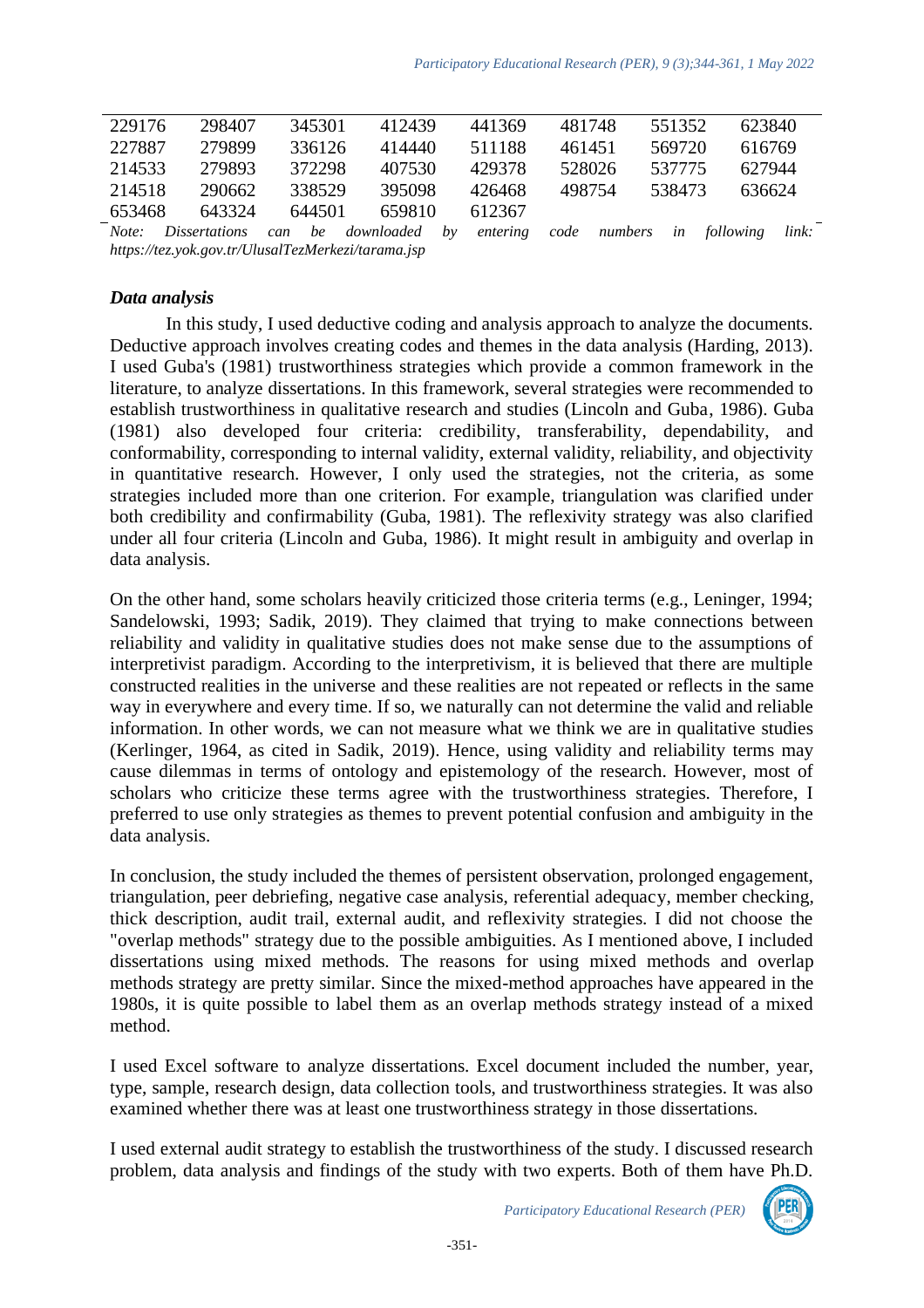degrees and experience in qualitative research. One of them has Ph.D. degree in Educational Leadership and the other has PhD degree in primary education.

#### **Findings**

One of the important findings of this study is about the application of trustworthiness strategies in the dissertations. In this sense, it was concluded that no trustworthiness strategies were used or reported in 83 out of 197 dissertations. In other words, almost half of PhD dissertations where researchers obtained and analyzed qualitative data are not rigorous enough in terms of establishing trustworthiness. When I examined qualitative and mixed method studies separately, nearly the same results appeared in the mixed method studies as presented in Graphic 2.



Graphic 2. The dissertations in which trustworthiness strategies were used or reported

As shown in Graphic 2, almost half of the dissertations using mixed methods were not rigorous enough in terms of establishing trustworthiness. On the other hand, it is seen that most of dissertations using qualitative research methods had at least one trustworthiness strategy.

Besides, I examined dissertations by year to understand the awareness of trustworthiness in the studies. The findings are presented in Graphic 3.

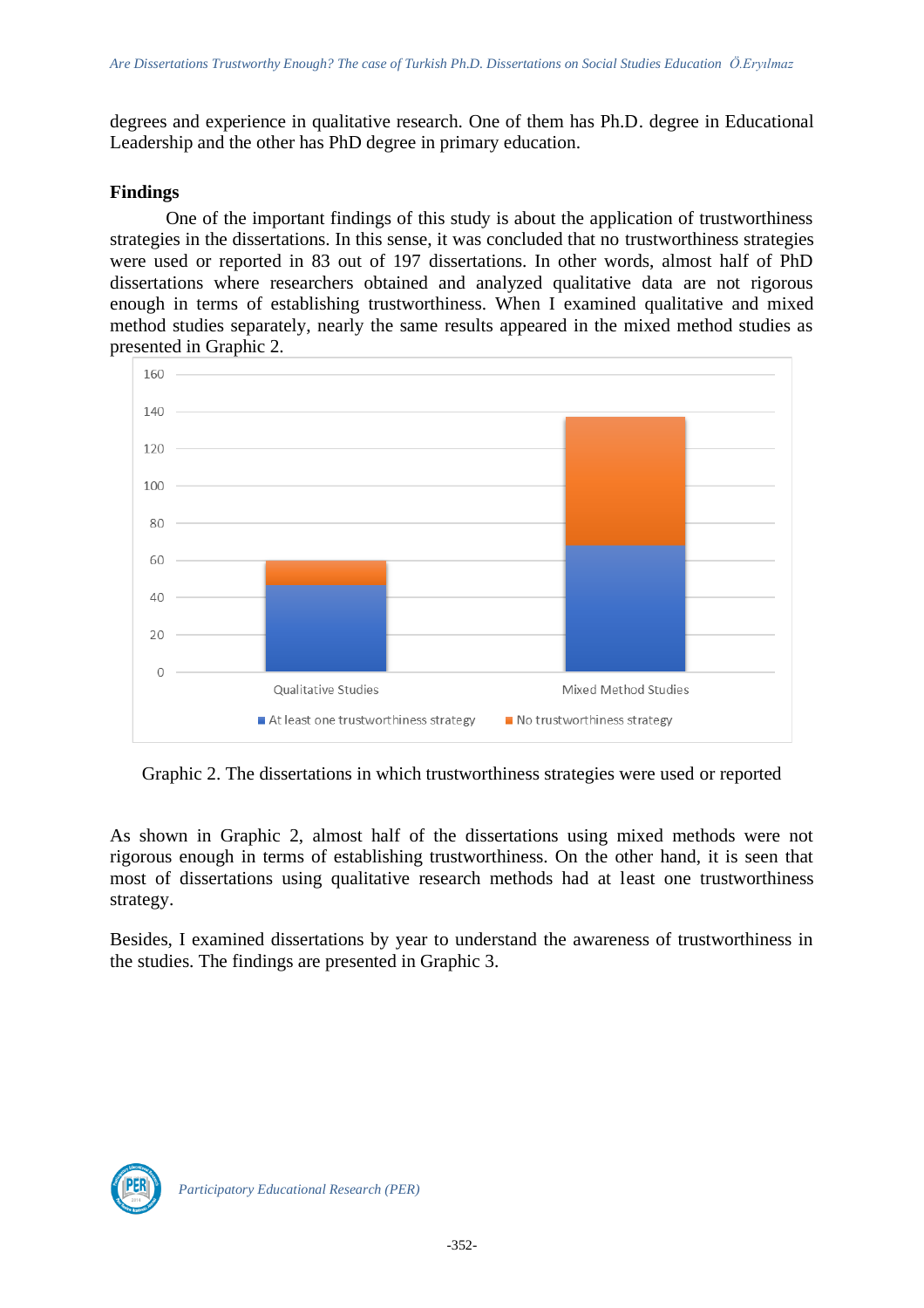

Graphic 3. The analysis of trustworthiness in dissertations by year

It is expected that the awareness of the rigor of qualitative research might be raised in the last years. However Graphic 3 do not show this expectation. Because as it is seen in the Graphic 3, the distinction between dissertations in which at least one trustworthiness strategy was used and dissertations in which any trustworthiness strategy was not used looks the same in all years except 2007 and 2011.

Another critical finding is about the preferred terminology. In most studies using at least one trustworthiness strategy, researchers reported what they had done to ensure trustworthiness under the section of "validity and reliability". These results are presented in Table 3.

| $\frac{1}{2}$ and $\frac{1}{2}$ and $\frac{1}{2}$ of terminology in choosing $\frac{1}{2}$ |                         |
|--------------------------------------------------------------------------------------------|-------------------------|
| Terminology                                                                                | Number of dissertations |
| Validity and reliability                                                                   | 95                      |
| Trustworthiness                                                                            | 18                      |
| Scientificness of the research                                                             |                         |

Table 3. The use of terminology in dissertations

As shown in Table 3, the procedures about trustworthiness strategies are reported as "validity" and "reliability" in most of the dissertations. Although most of researchers prefer to use these terms, they explained about trustworthiness strategies under these headings. However, when reports under these headings are examined, a contradiction appears about the terminology. It is noteworthy that although researchers prefer to use "validity" and "reliability" terms as sub-headings in the method section, interestingly they literally stated that "validity and reliability terms are not used in qualitative studies". But, if these terms are not used in qualitative research, why researchers use these terms as sub-headings in order to explain the trustworthiness of the study? In other words, even though most of researchers are aware of appropriate terminology, they preferred to use the incorrect one. Consequently, this contradiction leads to bias in the dissertations.

The other important finding is about the most frequently used trustworthiness strategies. The

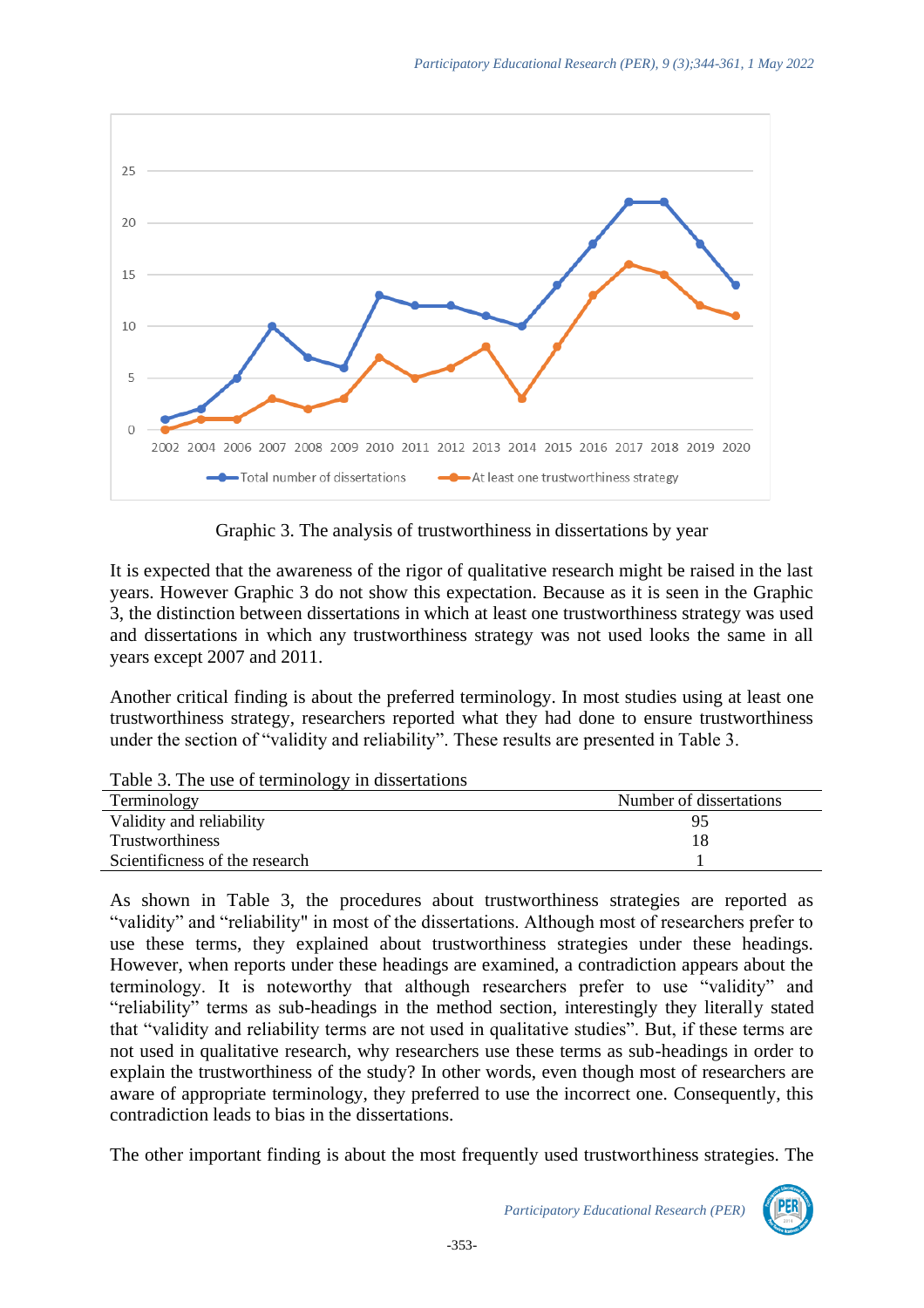results are presented in Table 4.

| $\ldots$ and $\ldots$ and $\ldots$ , |                       |                                |  |  |  |  |  |  |  |
|--------------------------------------|-----------------------|--------------------------------|--|--|--|--|--|--|--|
| <b>Trustworthiness strategies</b>    |                       | <b>Number of dissertations</b> |  |  |  |  |  |  |  |
| Prolonged Engagement                 |                       | 35                             |  |  |  |  |  |  |  |
| <b>Persistent Observation</b>        |                       | 9                              |  |  |  |  |  |  |  |
|                                      | Source triangulation  | 24                             |  |  |  |  |  |  |  |
| Triangulation                        | Data triangulation    | 55                             |  |  |  |  |  |  |  |
|                                      | Theory triangulation  |                                |  |  |  |  |  |  |  |
|                                      | Analyst triangulation |                                |  |  |  |  |  |  |  |
| Peer Debriefing                      |                       | 67                             |  |  |  |  |  |  |  |
| <b>Negative Case Analysis</b>        |                       | 0                              |  |  |  |  |  |  |  |
| Referential Adequacy                 |                       | 0                              |  |  |  |  |  |  |  |
| Member Checking                      |                       | 21                             |  |  |  |  |  |  |  |
| <b>Thick Description</b>             |                       | 53                             |  |  |  |  |  |  |  |
| <b>Audit Trail (Inquiry Audit)</b>   |                       | 5                              |  |  |  |  |  |  |  |
| <b>External Audit</b>                |                       | 68                             |  |  |  |  |  |  |  |
| <b>Stepwise Replication</b>          |                       | 0                              |  |  |  |  |  |  |  |
| Reflexivity                          |                       | 21                             |  |  |  |  |  |  |  |

Table 4. The most frequently used trustworthiness strategies

As shown in Table 4, external audit and peer-debriefing strategies were mainly reported to establish the studies' trustworthiness. On the contrary, stepwise replication, overlap methods, negative case analysis, and referential adequacy were not reported in any dissertations. Theory and analyst triangulation strategies were reported only in one dissertation, but the researcher did not explain how s/he applied this strategy. Also, when peer debriefing strategies examined, it was revealed that researchers mostly preferred inter-coder reliability formulate, which was proposed by Miles and Huberman (1994). Lastly, it was seen that Cohen Kappa Value was reported as a trustworthiness strategy in a few dissertations.

# **Results, Discussion, and Implications**

In daily life, people wonder and search for various things. For instance, children attempt to investigate what they wonder, or journalists try to reach specific results from different sources. Similarly, scientists conduct their research by employing several methods and share their results systematically. However, there are distinct differences between scientific inquiry and any other type of inquiries. Rigor is one of the most critical elements which distinguish scientific inquiry from other types of inquiry. In other words, what makes research "scientific" is the scientific principles and rigor. Because "without rigor, research is worthless, it is just a fiction, and has no benefit" (Morse et al., 2002).

Both qualitative and quantitative research have unique scientific rigor procedures. Trustworthiness is one of the essential components of rigor in qualitative research. However, there is no consensus on establishing rigor of qualitative research in the literature, which leads to much confusion about this issue. Although there is no strong consensus about the qualitative studies' trustworthiness, Guba's (1981) trustworthiness framework has been accepted by many qualitative researchers. So, I considered and used this framework to examine how researchers ensure trustworthiness in their social studies education dissertations.

It was revealed that almost half of the dissertations did not include any trustworthiness strategies. In other words, half of the Ph.D. dissertations were not rigorous enough in terms of

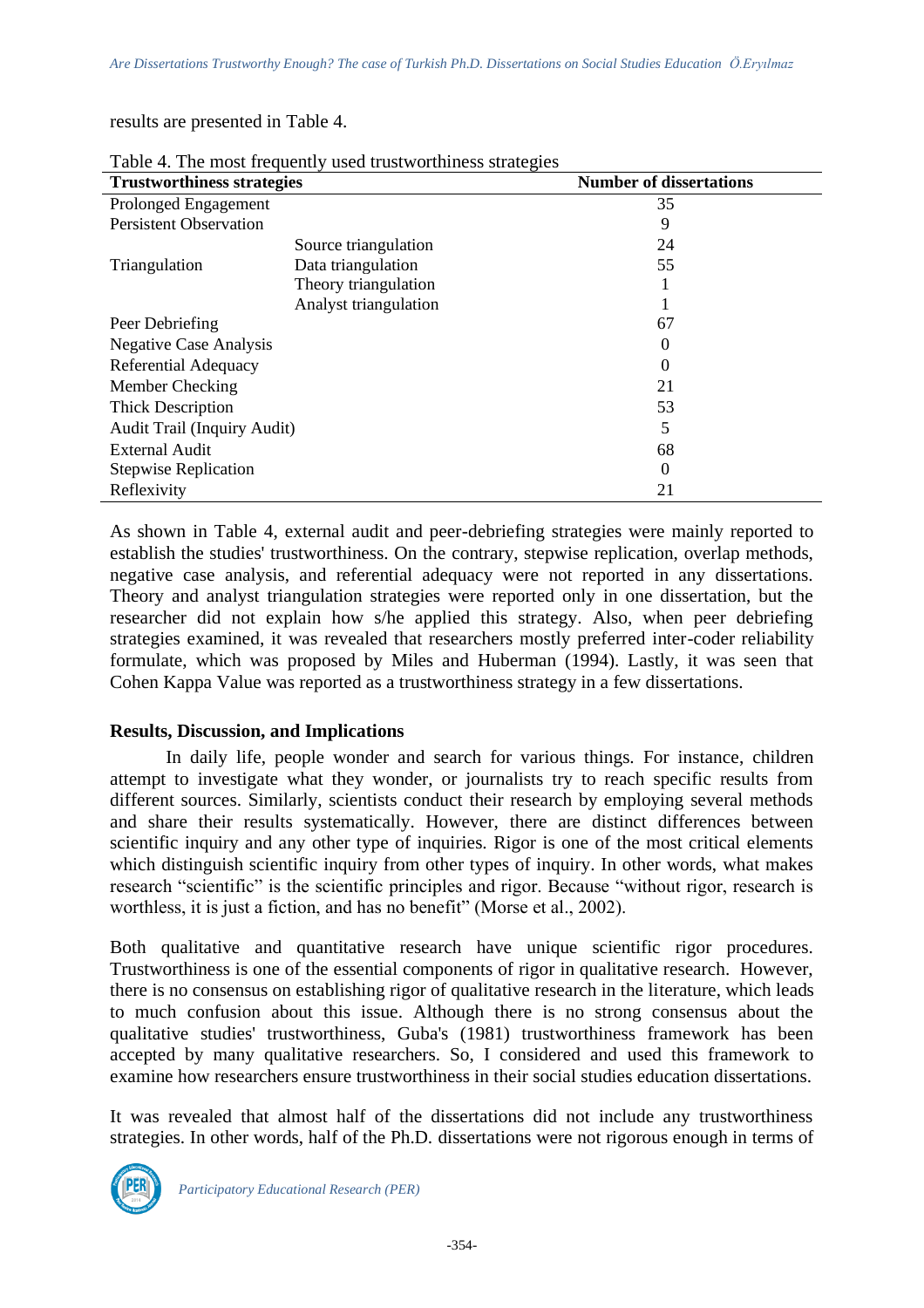trustworthiness. Berkovich and Grinshtain also found that at least one or none of trustworthiness strategies were reported in the nearly %82 of 321 studies that they were examined in the field of qualitative educational administration, management and leadership research. Similarly, Dere and Gökçınar (2020) determined that no trustworthiness strategy reported or used 44 out of 118 dissertations about social studies textbooks. In addition to these, it was also found that the difference between the total number of dissertations using qualitative research methods and the dissertations including at least one trustworthiness strategy is almost the same in almost all years. However, it is expected that the awareness of trustworthiness might have increased in recent years, but interestingly, the findings showed that it has not increased even in the last years. All these studies suggest that trustworthiness issue is quite worrying in the qualitative research. In other words, as Krefting (1990) emphasized, little attention is paid to trustworthiness despite the increasing interest in qualitative research.

Moreover, I found that the number of mixed-method studies in which any trustworthiness strategy was not used was higher than the number of qualitative studies using no trustworthiness strategy. In this sense, the dissertations using mixed methods were more problematic than the dissertations conducted by employing qualitative research methods in terms of trustworthiness. Üzümcü (2016) also found that while researchers reported information about the validity and reliability in dissertations which were conducted by employing mixed method research in educational sciences, they did not give any information about the trustworthiness of the study. These results are quite worrying since half of the dissertations, especially those conducted by employing mixed-method research, included certain doubts about ensuring the study rigor or trustworthiness.

Another significant result was about the terminology. I found that several terms were reported to ensure the study's trustworthiness in dissertations in which at least one trustworthiness strategy was used. "Validity and reliability" terms were mostly preferred to report the trustworthiness in dissertations. Besides, the term "trustworthiness" was reported in quite limited dissertations. Similarly, Morse et al. (2002) stated that reliability and validity terms have yet been used in qualitative studies, especially in Great Britain and Europe. However, if it is believed that the paradigm of qualitative research methods is different from the positivist paradigm, unique terms should be used for qualitative research. That is, unique terms and expressions should be preferred in every research paradigm as every paradigm generates characteristic terms and concepts that distinguish it from others. Accordingly, scholars should use appropriate terms following paradigms. (Murphy and Yielder, 2009). Many scholars suggest not to use positivist terms such as validity and reliability to explain the rigor of qualitative studies (Carcary, 2009; Lincoln and Guba, 1985; Morse et al., 2002; Shenton, 2004; Williams and Morrow, 2009).

I tried to reveal the most common trustworthiness strategies in dissertations in social studies education. In this regard, peer debriefing, external audit, thick description, and data triangulation were the most frequently used or reported trustworthiness strategies in dissertations. Similarly, Türkkan, Yolcu and Karataş (2019) determined that peer debriefing, external audit, triangulation, thick description and prolonged engagement strategies were mostly used strategies in 118 educational sciences dissertations in which action research was employed. Dere and Gökçınar (2020) also found that external audit and peer debriefing are mostly used trustworthiness strategies in 114 master and 8 Ph.D. dissertations which are about social studies textbooks. Besides, Balat, Kayalı, Gündüz and Göktaş (2019) and Barusch, Gringeri and George (2011) stated that triangulation was one of the mostly used

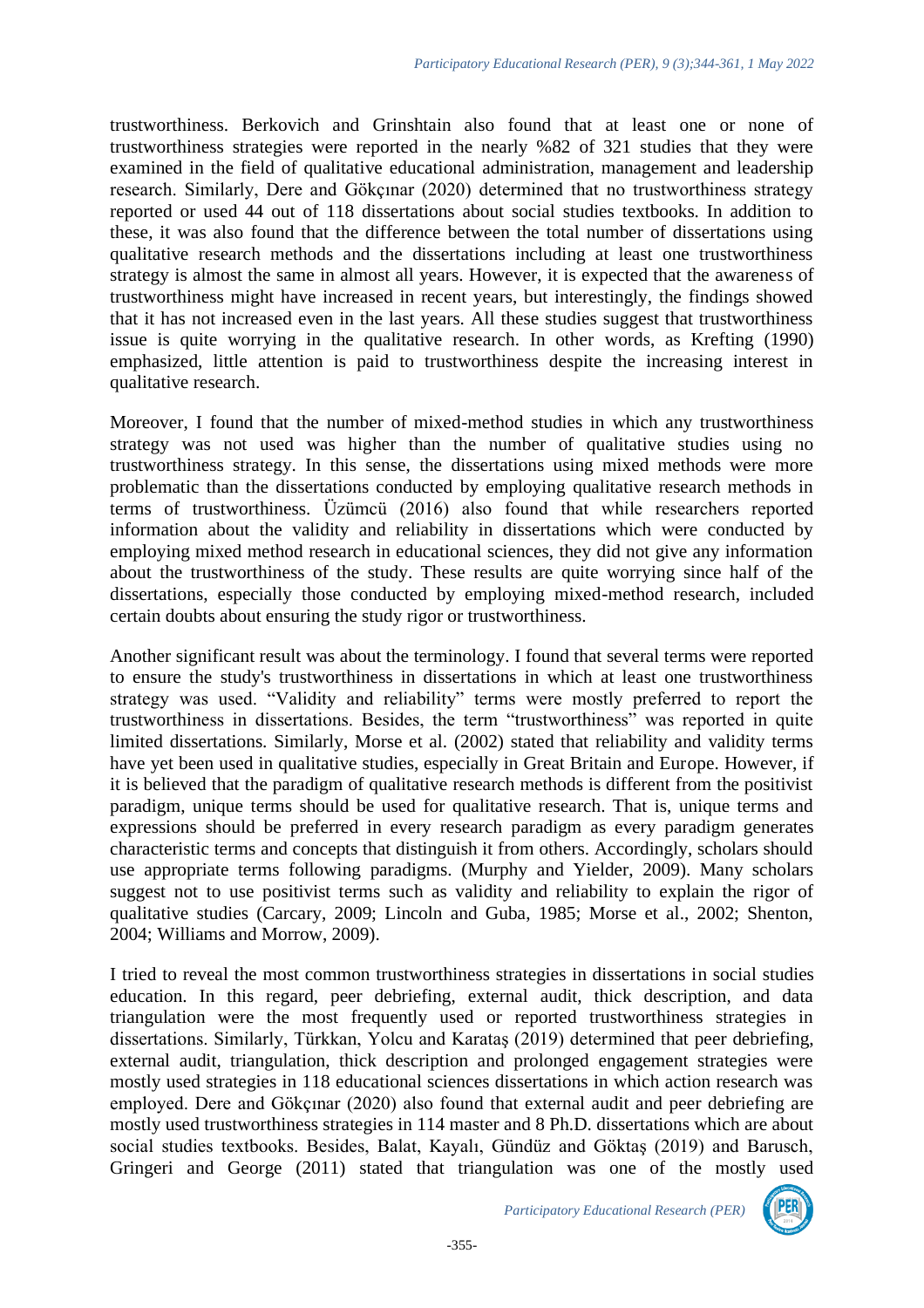trustworthiness strategy in the field of qualitative educational technology and qualitative social work studies. In addition to all these, Berkovich and Grinshtain (2021) also found that member checking was one of the mostly used trustworthiness strategy in the qualitative educational administration, management and leadership research In conclusion, it could be asserted that researchers mostly try to ensure trustworthiness of dissertations by employing peer debriefing, external audit, triangulation, thick description, member checking and prolonged engagement strategies.

Besides, the intercoder reliability proposed by Miles and Huberman (1994), one of the most common strategies, was acknowledged as peer debriefing trustworthiness strategy in the current study. Similarly, Conner and Joffe (2020) noted that search for the keywords "qualitative" and "intercoder reliability" or "inter-coder reliability" yielded over 1,000 results on Scopus, International Journal of Qualitative Method, and over 16,000 on Google Scholar in only 2018. Likewise, Lombard, Snyder-Duch, and Bracken (2002) indicated inter-coder reliability was reported in 69% of mass communication research. Üzümcü (2016) also found that the inter-coder reliability was the most used trustworthiness strategy in dissertations that were conducted in the field of educational sciences between 2013 and 2015. Although it is highly accepted in the literature and used by many researchers, inter-coder reliability is still a controversial issue for qualitative researchers, arguing that it is inappropriate for qualitative analysis (O'Conner and Joffe, 2020). I also agree with these critics that inter-coder reliability does not fit with the nature of qualitative research because it is a formula, and researchers evaluate the trustworthiness considering the reliability value, which should be higher than 80%. However, if it is measured 79%, should we conclude that "the research is weak" in terms of rigor? Or vice versa. I think this result shows that numbers sound more trusty regardless of the paradigm and the methods based on the paradigms.

On the other hand, it was determined that negative case analysis, stepwise replication, and referential adequacy strategies were not used or reported in any dissertations. Theory and analyst triangulation strategies were reported in only one dissertation, but the researcher did not clarify the application process in the research. It was also seen that the audit trail strategy was used or reported only a few dissertations. Similarly, Carcary (2009) indicated that although an audit trail is beneficial to ensure trustworthiness, it is rarely used in the literature. Berkovich and Grinshtain (2021) also found that negative case analysis and persistent observation were used in the quite limited number of qualitative educational administration, management and leadership research. Besides, Barusch, Gringeri and Georger determined that negative case analysis was least common strategy in the qualitative social work research. Undoubtedly, all trustworthiness strategies can not be used in a research design like document analysis (Krefting, 1990). For instance, member checking could not be practical for postmodern philosophies such as feminism and critical theory in which the researchers' experience becomes a part of the study data (Morse et al., 2002). However, it should be questioned why these trustworthiness strategies were not used or reported even in one dissertation among 197 dissertations in social studies education. It can be inferred that researchers might not be aware of all trustworthiness strategies in the literature or undermine some strategies such as negative case analysis, stepwise replication, referential adequacy and persistent observation.

The following implications were made considering the study results and findings:

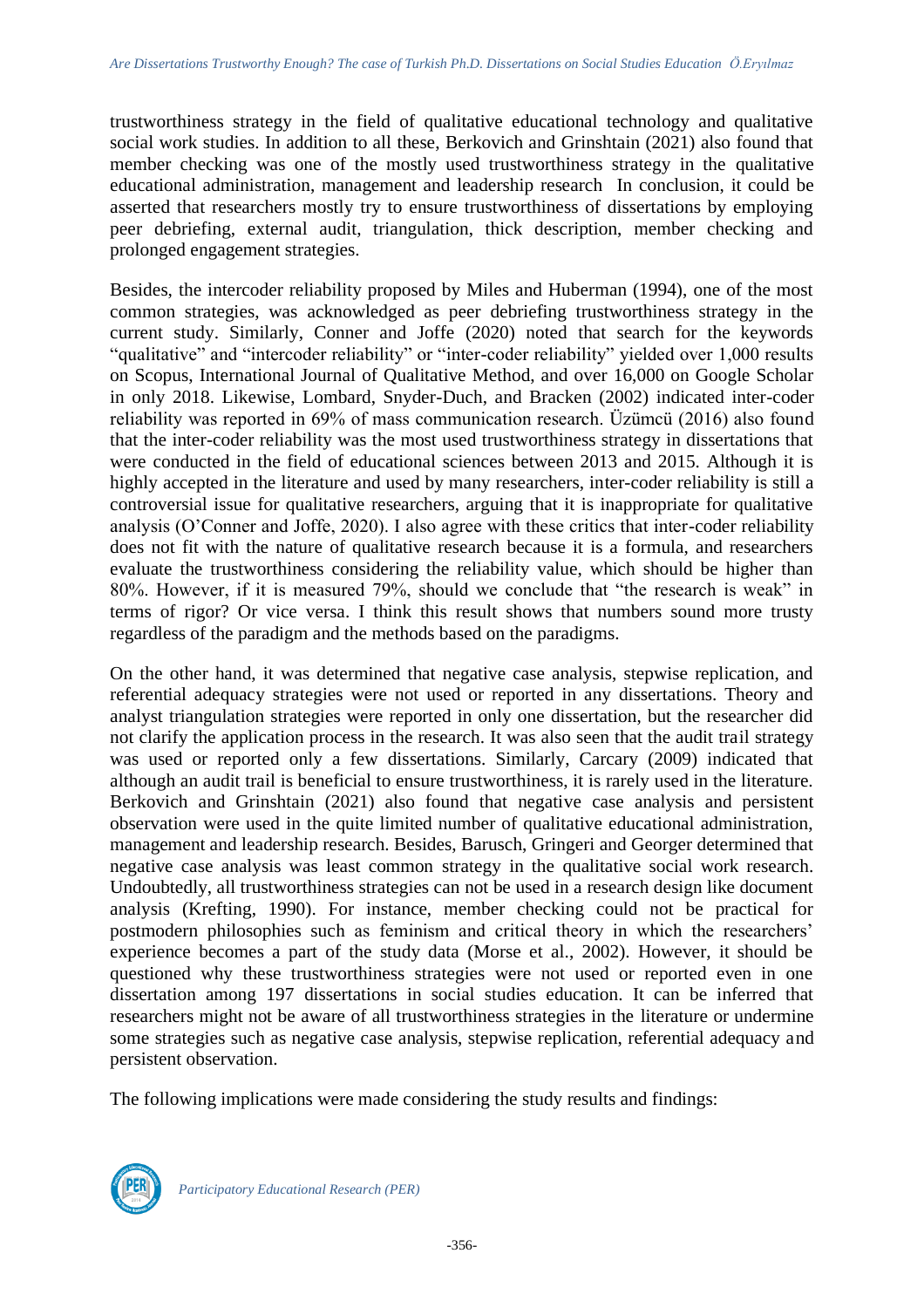- Supervisors and academicians should emphasize the rigor and trustworthiness aspects of qualitative research.
- Ph.D. candidates should have enough knowledge and skills to establish trustworthiness in qualitative research, and they should gain experience by researching with their supervisors during the graduate education.
- Supervisors should have enough knowledge and skills to establish trustworthiness in qualitative research. They should pay attention to the trustworthiness and follow the latest developments on this issue.
- The monitoring and defense committee should elaborately evaluate and discuss the method sections in dissertations.
- Seminars or panels could be organized for graduate students to raise awareness about establishing trustworthiness in qualitative research.

# **Limitation of the study**

As it is expected to report the study rigor in the method section, this study is limited to the information which are reported only in the method section of dissertations. In this case, the question of what would happen if the researchers wrote the care of the research in another section may come to mind. In the case both of right or wrong, all answers show researchers' awareness about the trustworthiness of a study. In other words, if researchers recognize the importance of trustworthiness in qualitative research, they should report it in the method section. Otherwise, it shows a lack of awareness about the study rigor.

# **References**

- Akpınar, M., & Kaymakçı, S. (2012). A comparative view to Turkish social studies education's general goal. *Kastamonu Education Journal*, *20*(2), 605-626.
- Amankwaa, L. (2016). Creating protocols for trustworthiness in qualitative research. *Journal of Cultural Diversity*, 23 (3), 121-127.
- Balat, Ş., Kayalı, B., Gündüz, A., & Göktaş, Y. (2019, April). *Doktora tezlerinde alınan geçerlik ve güvenirlik önlemleri* [Validity and reliability in Ph.D. dissertations]. In H. Akyol & A. Yılmaz (Chairs), the 28<sup>th</sup> International Conference on Educational Sciences. Hacettepe University, Ankara.
- Barusch, A., Gringeri, C., & George, M. (2011). Rigor in qualitative social work research: a review of strategies used in published articles. *Social Work Research, 35*(1), 11-19.
- Berkovich, I., & Grinshtain, Y. (2021). A review of rigor and ethics in qualitative educational administration, management, and leadership research articles published in 1999-2018. *Leadership & Policy in Schools*. Advance online publication. doi: 10.1080/15700763.2021.1931349
- Bowen, G. A. (2009). Document analysis as a qualitative research method. *Qualitative Research Journal*. *9*(2), 27-40.
- Canbulat, T., Avcı, G., & Sipahi, S. (2016). Abd ve Kanada ve Türkiye'de sosyal bilgiler eğitimi alanındaki tezlerin değerlendirilmesi [The evaluation of the thesis in the field of social studies in the USA and Canada]. *Kırşehir Faculty of Education Journal, 17*(2), 351-370.
- Carcary, M. (2009). The research audit trail--enhancing trustworthiness in qualitative inquiry. *Electronic Journal of Business Research Methods*, *7*(1), 11-24.
- Chapin, J. R. (1974). Social studies dissertations: 1969-1973. *ERIC Clearing House for Social Studies/Social Sciences*,



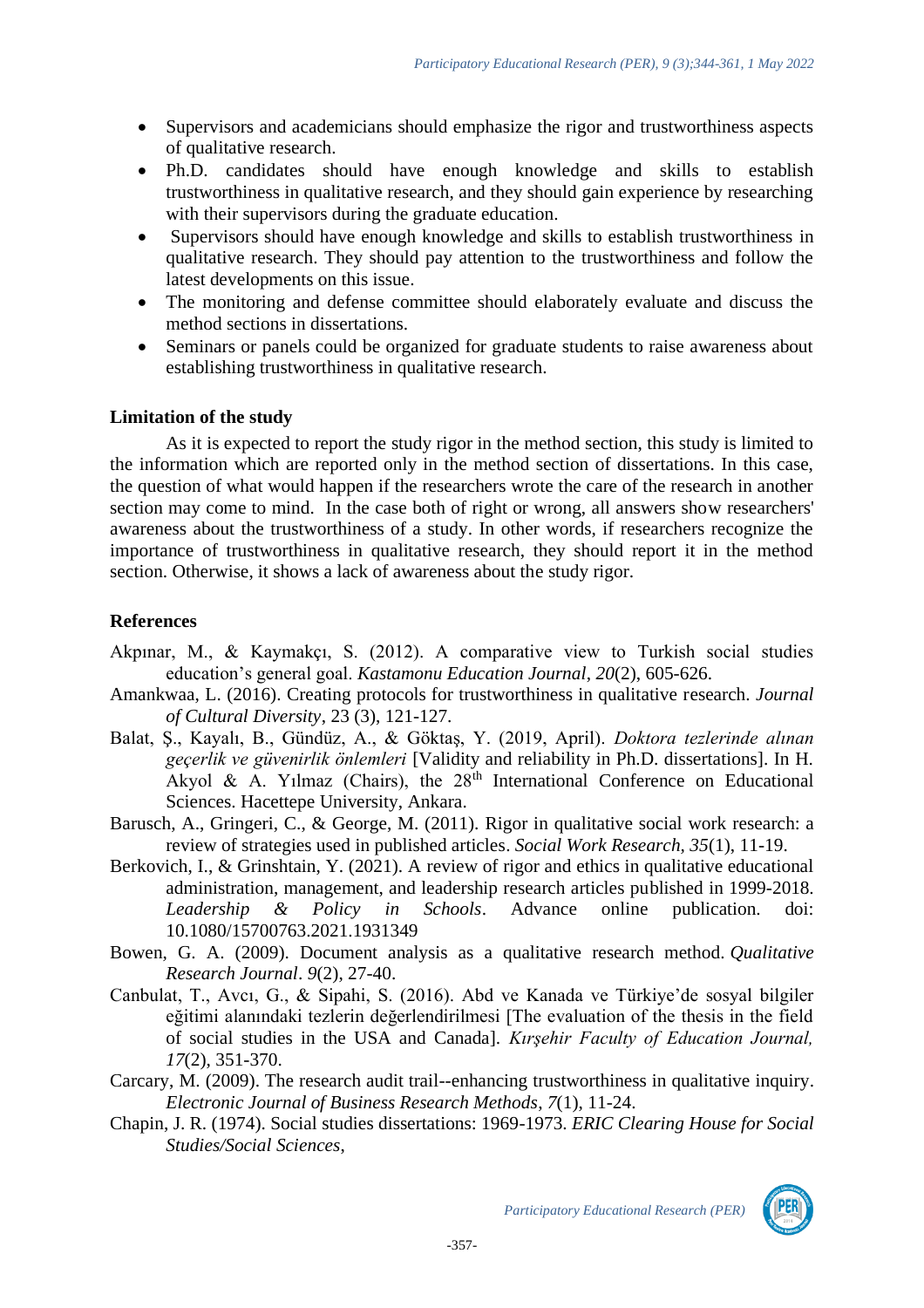- Cooley, A. (2013). Qualitative education research: the origins, debates, and politics of creating knowledge. *Educational Studies: A Journal of the American Educational Studies Association. 49*(3), 247-262.
- Creswell, JW. (1998). *Qualitative inquiry and research design choosing among five traditions*. CA: Sage Publications.
- Curtin, M., & Fossey, E. (2007). Appraising the trustworthiness of qualitative studies: Guidelines for occupational therapists. *Australian Occupational Therapy Journal*, 54, 88-94.
- Çayır, K., & Gürkaynak, İ. (2007). The state of citizenship education in Turkey: Past and present. *The Journal of Social Science Education*, *6*(2), 50-58.
- Dere, İ., & Gökçınar, B. (2020). Türkiye'de sosyal bilgiler eğitiminde ders kitaplarıyla ilgili hazırlanan tezlerin eğilimleri (2001-2020) [the trends of dissertations written on the textbooks of social studies education in Turkey (2001-2020)]. *Uşak University Journal of Educational Research, 7*(1), 51-66.
- Dilek, A., Baysan, S., & Öztürk, A. A. (2018). Türkiye'de sosyal bilgiler eğitimi üzerine yapılan yüksek lisans tezleri: Bir içerik analizi çalışması [Social studies education master thesis in Turkey: A content analysis study]. *Turkish Journal of Social Research, 22*(2), 581-602.
- Dhand, H. (1984). An analysis of Canadian thesis in social studies education. *History and Social Science Teacher*, *19*(3), 160-164.
- Dhand, H. (1988). Analysis of Canadian thesis in social studies education, 1981-1985. *History and Social Science Teacher*, *23*(2), 99-102.
- Duman, A., & İnel, Y. (2019). Review of master's theses in the field of social studies education between 2008 and 2014. *Universal Journal of Educational Research, 7*(1), 66-73.
- Elo, S., Kaariainen, M., Kanste, O, Pölkki, T., Utriainen, K., & Kyngas, H. (2014). Qualitative content analysis: A focus on trustworthiness. *Sage Open*, *4*(1), 1-10.
- Gross, R. E., & De La Cruz, L. (1971). Social studies dissertation 1963-1969.*ERIC Clearing House for Social Studies/Social Sciences Education*,
- Guba, E. G. (1981). Criteria for assessing the trustworthiness of naturalistic inquiries. *Educational Communication and Technology*, *29*(2), 75-91.
- Gunawan, J. (2015). Ensuring trustworthiness in qualitative research. *Belitung Nursing Journal, 1*(1), 10-11.
- Güleç, S., & Hüdavendigar, M. N. (2020). Sosyal bilgiler eğitimi alaninda okuryazarlik becerisi başliğinda yapilan lisansüstü tezlerin incelenmesi [Examination of the postgraduate theses prepared under the title of literacy skills in the field of social studies education]. *International Journal of Humanities and Art Researches, 3*(3), 24- 36.
- Haçat Oğuz, S., & Demir, F. B. (2018). Sosyal bilgiler eğitimi üzerine yapılan doktora tezlerinin değerlendirilmesi [Evaluation of the doctoral dissertations conducted on social studies education (2002-2018)]. *International Journal of Eurasian Researches*, *6*(15), 948-973.
- Harding, J. (2013). *Qualitative data analysis from start to finish*. Sage: London.
- Hepburn, M. A., & Dahler, A. (1985). An Overview of social studies dissertations, 1977– 1982. *Theory & Research in Social Education, 13*(2), 73-82.
- Huang, C., Yang, C., Wang, S., Wu, W., Su, J., & Liang, C. (2020). Evolution of topics in education research: a systematic review using bibliometric analysis. *Educational Review*, *72*(3), 281-297.

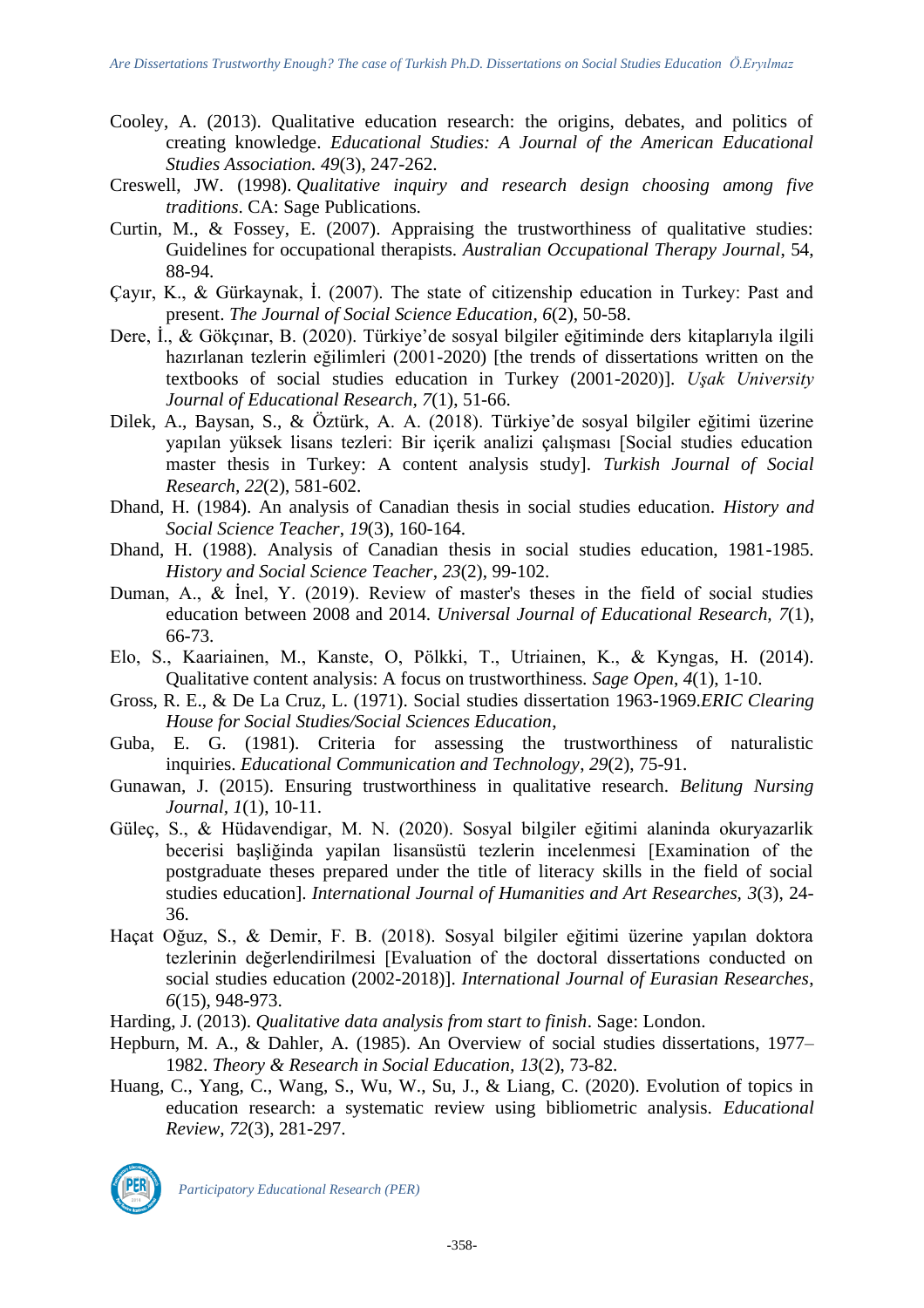- Karakuş, S. (2020). Türkiye'de sosyal bilgiler eğitiminde kavramlar konusunda yapılan yüksek lisans ve doktora tezlerinin incelenmesi [An examine master thesis and Phd dissertations conducted in the field of the concepts in social studies education in Turkey]*. Academia Journal of Educational Research, 5*(1), 61-76.
- Kayaalp, F., & Karameşe, E. N. (2020). Türkiye'de sosyal bilgiler eğitimi kapsamında hazırlanan "vatandaşlık" konulu lisansüstü tezlerdeki eğilimler [Trends in Graduate Theses on "Citizenship" in the fieldof Social Studies Education in Turkey]. *Kırşehir Faculty of Education Journal, 21*(1), 744-786.
- Krefting, L. (1990). Rigor in qualitative research: The assessment of trustworthiness. *The American Journal of Occupational Therapy*, *45*(3), 214-222.
- Leninger, M. (1994). Evaluation criteria and critique of qualitative research studies. J. M. Morse (Ed.) In *Critical issues in qualitative research methods*. Newbury Park: Sage Publications.
- Lietz, C. A., Langer, C. L., & Furman, R. (2006). Establishing trustworthiness in qualitative research in social work: Implications from a study regarding spirituality. *Qualitative Social Work*, *5*(4), 441-458.
- Lincoln, Y. S., & Guba, E. G. (1985). Establishing trustworthiness. *Naturalistic Inquiry*, *289*(331), 289-327.
- Lombard, M., Snyder-Duch, J., & Bracken, C. C. (2002). Content analysis in mass communication: Assessment and reporting of intercoder reliability. *Human Communication Research*, *28*(4), 587-604.
- Miles, M. B., & Huberman, A. M. (1994). *Qualitative data analysis: An expanded sourcebook*. Los Angeles: Sage.
- Morse, J. M. (2002). Verification strategies for establishing reliability and validity in qualitative research. *International Journal of Qualitative Methods*, *1*(2), 13-22.
- Morse, J. M. (2015). Critical analysis of strategies for determining rigor in qualitative inquiry. *Qualitative Health Research*, *25*(9), 1212-1222.
- Murphy, F. J., & Yielder, J. (2009). Establishing rigor in qualitative radiography research. *Radiography, 16*(1), 62-67.
- Nowell, L. S., Norris, J. M., White, D. E., & Moules, N. J. (2017). Thematic analysis: Striving to meet the trustworthiness criteria. *International Journal of Qualitative Methods, 16*(1), 1609406917733847.
- O'Connor, C., & Joffe, H. (2020). Intercoder reliability in qualitative research: debates and practical guidelines. *International Journal of Qualitative Methods*, 19, 1-13. doi: 10.1177/1609406919899220.
- O'Donoghue, T. (2007). *Planning your qualitative research project: An introduction to interpretivist research in education*. Abingdon: Routledge.
- Onwuegbuzie, A. J., & Daniel, L. G. (2003). Typology of analytical and interpretational errors in quantitative and qualitative educational research. *Current Issues in Education*, *6*(2), 1-33.
- Öner, G., & Öner, D. (2017). Sosyal bilgiler eğitiminde coğrafya konuları üzerine yapılmış lisansüstü tezlere yönelik bir analiz ve bibliyografya çalışması [An analysis and bibliography study of graduate theses written on geography subjects in social studies education]. *Boğaziçi University Journal of Education, 34*(2), 13-34.
- Öztürk, C. (2012). Sosyal bilgiler: Toplumsal yaşama disiplinlerarası bir bakış*.* [Social studies: An interdisciplinary view of social life]. C. Öztürk (Ed.) In *sosyal bilgiler öğretimi [social studies teaching]* (p. 2-31). Ankara: Pegem Akademi.
- Patton, M. Q. (200). *Qualitative research & evaluation methods*. California: Sage.

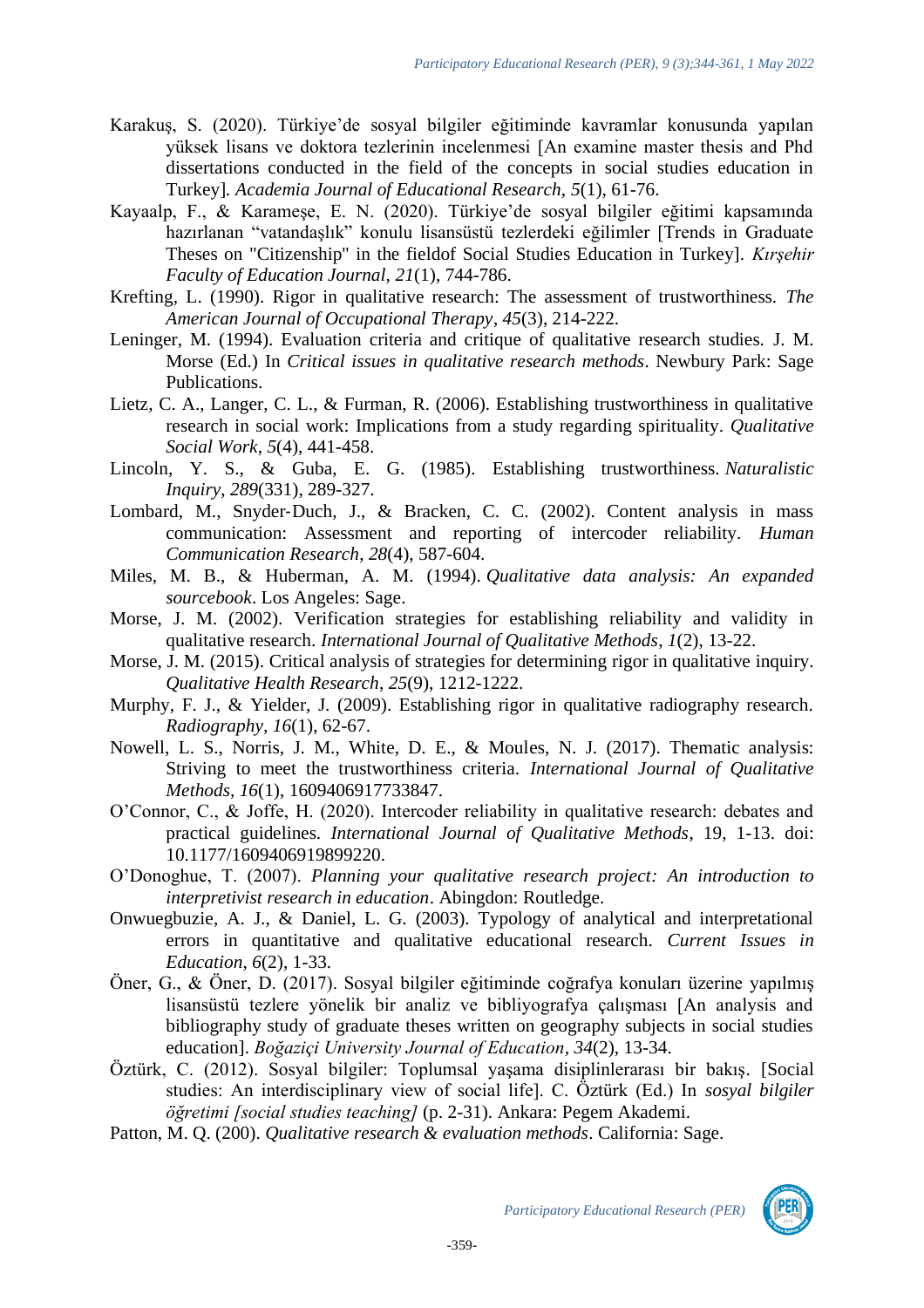- Saban, A., Koçbeker Eid, B. N., Saban, A., Alan, S., Doğru, S., Ege, İ., Arslantaş, S., Çınar, D., & Tunç, P. (2010). Eğitimbilim alanında nitel araştırma metodolojisi ile gerçekleştirilen makalelerin analiz edilmesi [An analysis of educational articles conducted by the qualitative research methodology]. *Ahmet Keleşoğlu Faculty of Education Journal,* 30, 125-142.
- Sadik, O. (2019). A discussion of the concepts of validity and reliability in qualitative and quantitative research. *Mediterranean Journal of Educational Research*, *13*(28), 145- 156. doi: 10.29329/mjer.2019.202.8.
- Sağdıç, M. (2019). Türkiye'de sosyal bilgiler eğitiminde disiplinlerarası öğretim yaklaşımının tarihsel gelişimi [Historical development of interdisciplinary teaching approaches in social studies education in Turkey]. *Journal of History Culture and Art Research*, *8*(2), 390-403. doi:10.7596/taksad.v8i2.2121
- Sandelowski, M. (1993). Rigor or rigor mortis: the problem of rigor in qualitative research. *Advances in Nursing Science*, *16*(2), 1-8.
- Saxe, D. W., Jackson, M. L., & Mraz, M. (1994). Dissertation research in social studies 1981- 1991.
- Shenton, A. K. (2004). Strategies for ensuring trustworthiness in qualitative research projects. *Education for Information*, *22*(2), 63-75.
- Şahin, M. D., & Öztürk, G. (2019). Mixed method research: Theoretical foundations, designs and its use in educational research. *International Journal of Contemporary Educational Research, 6*(2), 301-310.
- Şahin, M., Yıldız, D. G., & Duman, R. (2011). Türkiye'deki sosyal bilgiler eğitimi tezleri üzerine bir değerlendirme [An evaluation of the theses on social studies education in Turkey]. *Journal of Social Studies Education Research, 2*(2), 96-121.
- Tarman, B., Acun, İ., & Yüksel, Z. (2010). Sosyal bilgiler eğitimi alanındaki tezlerin değerlendirilmesi [Evaluation of thesis in the field of social studies education in Turkey]. *Gaziantep University Journal of Social Sciences, 9*(3), 725-746.
- Türkkan, B. T., Yolcu, E,. & Karataş, T. (2019). Türkiye'de eğitim bilimleri alanında eylem araştırması içeren doktora tezlerinin incelenmesi [Analysis of doctoral dissertations including action research in the field of educational sciences in Turkey]. *Journal of Bayburt Education Faculty, 14*(28), 501-524.
- Twining, P., Heller, R. S., Nussbaum, M., & Tsai, C. C. (2017). Some guidance on conducting and reporting qualitative studies. *Computers & Education*, 106, A1-A9.
- Üzümcü, Ö. (2016). Nitel araştırma yöntemine sahip tezlerin bazı değişkenler açısından incelenmesi [Investigating thesis made by using qualitative research methods in terms of some variables]. *The Journal of Academic Social Science (Asos Journal), 4*(32), 327-340.
- Wrubel, P. R., & Ratliff, R. (1978). Social studies dissertations: 1973-1976. *ERIC Clearing House for Social Studies/Social Sciences*.